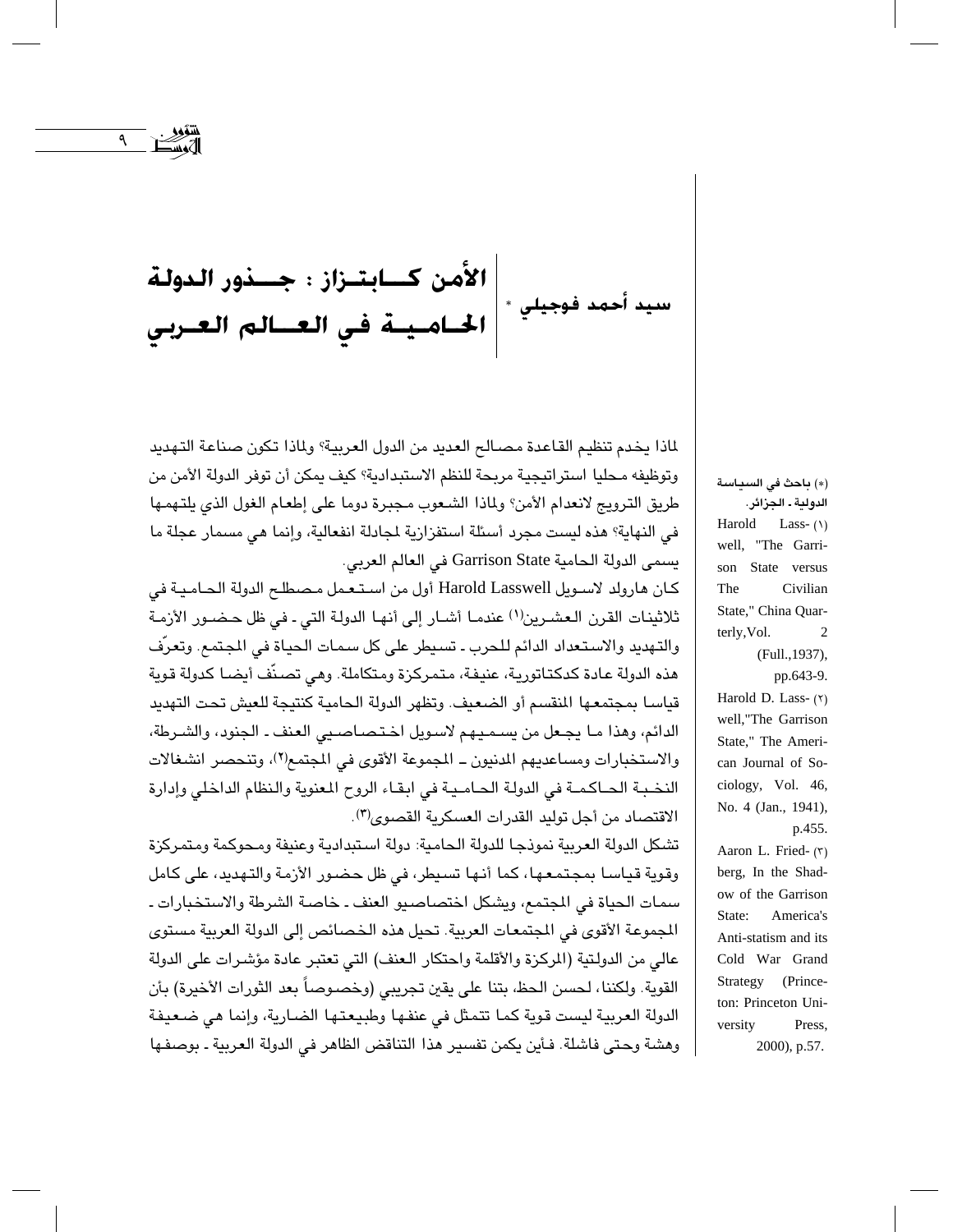قوية كدولة حامية وضعيفة كدولة مدنية؟ بمعنى آخر، من أين أتت الدولة الحامية؟ ستجادل هذه القالة بأن جذور هذه الدولة الحامية تمتد إلى ظاهرة مستشرية في الدول العربية الـحديثة، نسميها ابتزاز الـحماية. تقوم الدولة بابتزاز الـحمـاية من الشـعب بأكمله أو من فئة أو طبقة معينة من المجتمع. ويحدث الابتزاز عندما تقوم الدولة بانتزاع عوائد الحمـاية من الشـعب (على شكل موارد مـاليـة في شكل ضـرائب) مقـابل حـمـايتـه من التهديدات التي تكون هي مصدرها المباشر أو المستفيد الرئيسي من انتشارها. انطلاقا من هذا التوصيف، سنبين في الصفحات القادمة كيف أن الشرعية المتدنية التي تعاني منها الأنظمة العربية تدفعها الى خلق التهديد ـ أو توظيفه على الأقل ـ لتبرير وتسهيل مهمة انتزاع المصادر (الموارد) من شعوبها مقابل حمايتهم من ذلك التهديد.

بعد أن تنتهي الدولة من انتزاع/ابتزاز المصادر من الشعب، تقـوم بإعـادة توزيع هذه المصادر على التحالف الفائز Winning Coalition أو ما يعرف بنظام الغنائم Spoil .System يتشكل هذا التحالف الفائز في الدول العربية عادة من النوادي السياسية المغلقة التي تتأسس في معظم الحالات على الروابط النفعية أو الوشائجية. وتكون مسنودة عادة من قبل اختصاصيي العنف ومؤيديهم الدنيين الذين يدعمون التحالف الفائز والنظام القائم في ابتزازه الحماية لانجاز السيطرة على كل سمات الحياة في المجتمع.

سنقوم بتتبع جذور الدولة الحامية من خلال تحليل أمنى لعلاقات الدولة ـ المجتمع في العالم العربي. تحديدا، سنقوم بإعادة النظر في طبيعة ووظائف الدولة من طريق تشريح الدور الأمنى الذي تؤديه في محاولتها لتشكيل المجتمع والسيطرة عليه. بالتالي تمتد مصادر هذه المقالة بين حقلين مختلفين ولكنهما متكاملين، الأول نظرية الدولة، حيث نتابع وظائف الدولة المتعلقة بالحماية والانتزاع، والثاني الدراسات الأمنية، حيث نحلل التوظيف السلبي للأمن كوسيلة ابتزاز. إن التخلف الذي تعيشه الدراسات الأمنية والسوسيولوجيا التاريخية في العالم العربي يعود في جذره إلى عيش الباحثين في كلا الحقلين في جزر منفصلة. وبالرغم من الفائدة الكبيرة التي يعرضها تكامل الحقلين، إلاّ أنه لم تكن هناك أي محاولة تذكر لد الجسور بينهما في الوسط الأكاديمي العربي. ولقد سبق وأن دفع الباحثون العرب في العلاقات الدولية ثمن هذا الانفصـال بسـيل عـارم من التـحليـلات السطحية والشوشة لظاهرة الأمن الدولتي ـ أو مـا يعرف اصطلاحـا بالأمن القومي(٤)، ولكن لم يكن هؤلاء الباحثون وحدهم من دفع الثمن باهظا، إنما كانت الشعوب العربية هي الضحية الأبرز لأسطورة الأمن القومي العربي. تمثل هذه المقالة محاولة مبدئية ـ مع أنها ليست كافية ـ لكشف القناع الأمنى للدولة الحامية في العالم العربي.

(٤) لمزيد من التـفـصــيل حول حالة الدراسات الأمنية في العالم العربي أنظر: سيد أحمد ڤوجيلي ، تطور الدراسات الأمنية ومعضلة التطبيق في العالم العربي (أبو ظبي: مركز الامـارات للبهاوث والدراسات الاستراتيجية،٢٠١٢)؛ وانظر أيضـــا: ڤــوجــيلي، الدراسات الأمنية النقدية: مقاربات جديدة لإعادة تعريف الأمن (عمان: المركز العلمى للدراســــات السياسية، ٢٠١٤).

 $\lambda$ .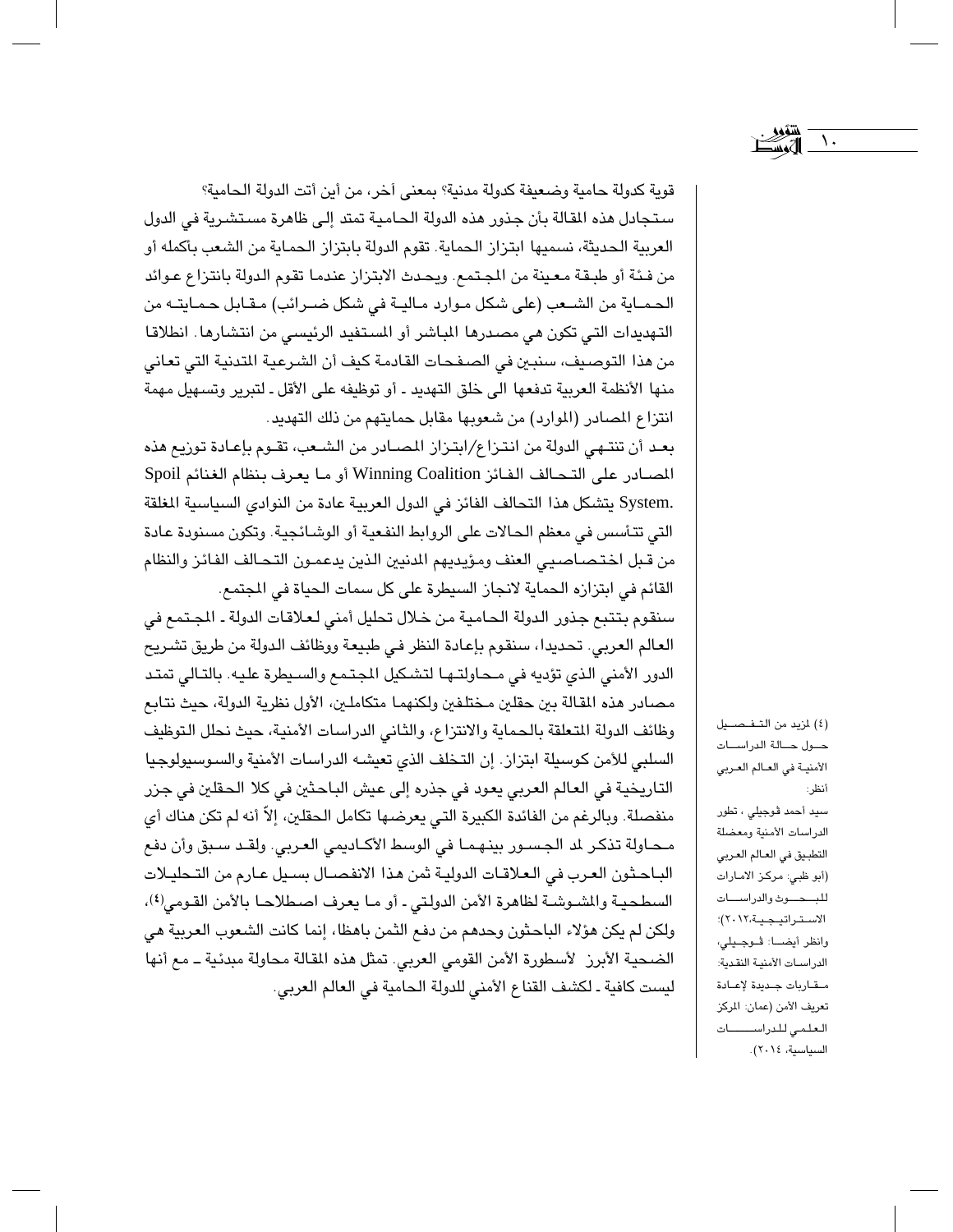تقول الحكمة التقليدية للدراسات الأمنية أن التعريف الشامل للأمن بتلخص في "الحرية من التـهديد"(°)، تقضـى هذه المفـهمـة أن الأمن يحمل دائمـا في مدلوله قيمـة إيجـابيـة ــ هو يحيل إلى الحماية والوقاية والسلامة والطمأنينة والسكينة والاستقرار. هو يحيل أيضا إلى تمثُّلات موضوعية كالعقلنة والإدارة والتنظيم. باختصـار، هو مرادف لكل شـيء مرغوب أو ذي قيمة حيوية. ولكن، بالرغم من ذلك، يحمل الأمن قيمة سلبية أيضالاً)، فاستتباب الأمن، كما أشار منظرو العقد الاجتماعي منذ قرون، ارتبط دائما بالاكراه وتقديم التنازلات وتقييد الحرية والرضوخ للسلطة. ومنذ فجر الدولة الحديثة، اشترت الشعوب الأمن بعملة الحرية، ولطالما قايض الملوك الحماية بالمال والولاء. وفي كل مرحلة، لم يكن الأمن يمثل الاحساس بلذة الحرية بقدر ما كان هروب من ألم اللاأمن.

توصيف الأمن كــذيـر (واللاأمن كـشـر) أضــفي على المفهـوم فـي العـالم العـربي مـدلولا دومانسياً ساعد على تبرير المارسات العنيفة والاستبدادية لما يسمى دولة الأمن القومي. فبينما أصبحت العديد من المارسات اللصوصية للدولة العربية الحديثة لصيقة بأسطورة الأمن القومي العربي ــ بدءاً بزيادة الضرائب وفرض التجنيد، وصـولا إلى الاستـعمـال الجزئي للاكراه أو انتهاك الحريات بحجة حالة الطوارئ أو الأحكام العرفية ــ بدأت الرؤية الرومانسية بتبرير نفسها شيئًا فشيئًا: لا بأس بالقليل من كل هذه الأشياء إذا كان الثمن هو توفير الحماية!. هذه ليست مجرد الطريقة التقليدية للشرعنة التي لازمت تطور الدولة الحديثة، ولكنهـا تمثل مـزاوجـة فـريدة بين الوسـيلة الإقناعـية الـتبـريرية والآلـة القـمـعـيـة الضبطية. لقد كانت سياسة التخويف هي عصب الدولة الـعربية، وقد أتقنت النظم الـحاكمة توظيفها ببراعة من خلال النفخ في التهديدات الداخلية والخارجية. لم تستطع النظم العربية تعبئة شعوبها وراء طموحاتها من دون أن تلعب على وتر الخطر الاسرائيلي (أو الابراني أحيانا)، لذلك وجدت نفسها مجبرة على خلق أسطورة التهديد بسبب شرعيتها المتدنية. أدى التلاعب بالتهديد إلى عيش المواطن العربي طيلة عقود عديدة تحت سطوة الآلة القمعية للدولة بحجة أسطورة الأمن القومي، في حين أن الدول العربية، للمفارقة الساخرة، كانت تهدد بنفسها أمنها القومى بصراعاتها البينية وحروبها الجانية. فالدولة العراقية البعثية، كمثال مأسـاوي، كانت تمثل التهديد المباشر لأمنها القومي، وهـي التهديد الأخطر على الشعب العراقي \_ الذي أغرقته بثلاثة حروب خلال عشرين عاما فقط.

عندما لا يكون هناك تهديد خارجي تستعمله الدولة لابتزاز شعوبها، سـواء بسـبب تغيير ملموس في موازين القوى أو ارتفاع تكاليف الشـاهدين المطيين<sup>(٧)</sup>، فإن سـياسة التـخويف تتـجـه نـحـو الـبـحـث عن الأعداء فـي البيت، وفي قيـامـهـا بذلك، تعـري النظام وتكشف عن الطبيعة الضارية للدولة: بدلا من "البرابرة على الأبواب"، يصبح الشعار الجديد "اقضوا

Barry Buzan, Peo-

(٥) أنظر:

ple, **States** and Fear: An Agenda For International Security Studies in the Post-Cold War Era, 2nd ed. (Boulder : Lynne Rienner

Publishers, 1991). Arnold Wolfers, (٦) Discord and Collaboration: Essays on International Politics (Baltimore: The Johns Hopkins Press, 1962), p.153.

(٧) أنظر: James D. Fearon, "Domestic Political Audiences and the Escalation of International Disputes," The American Political Science Review, Vol.88, No. 3 (Sep., 1994), pp. 577-592.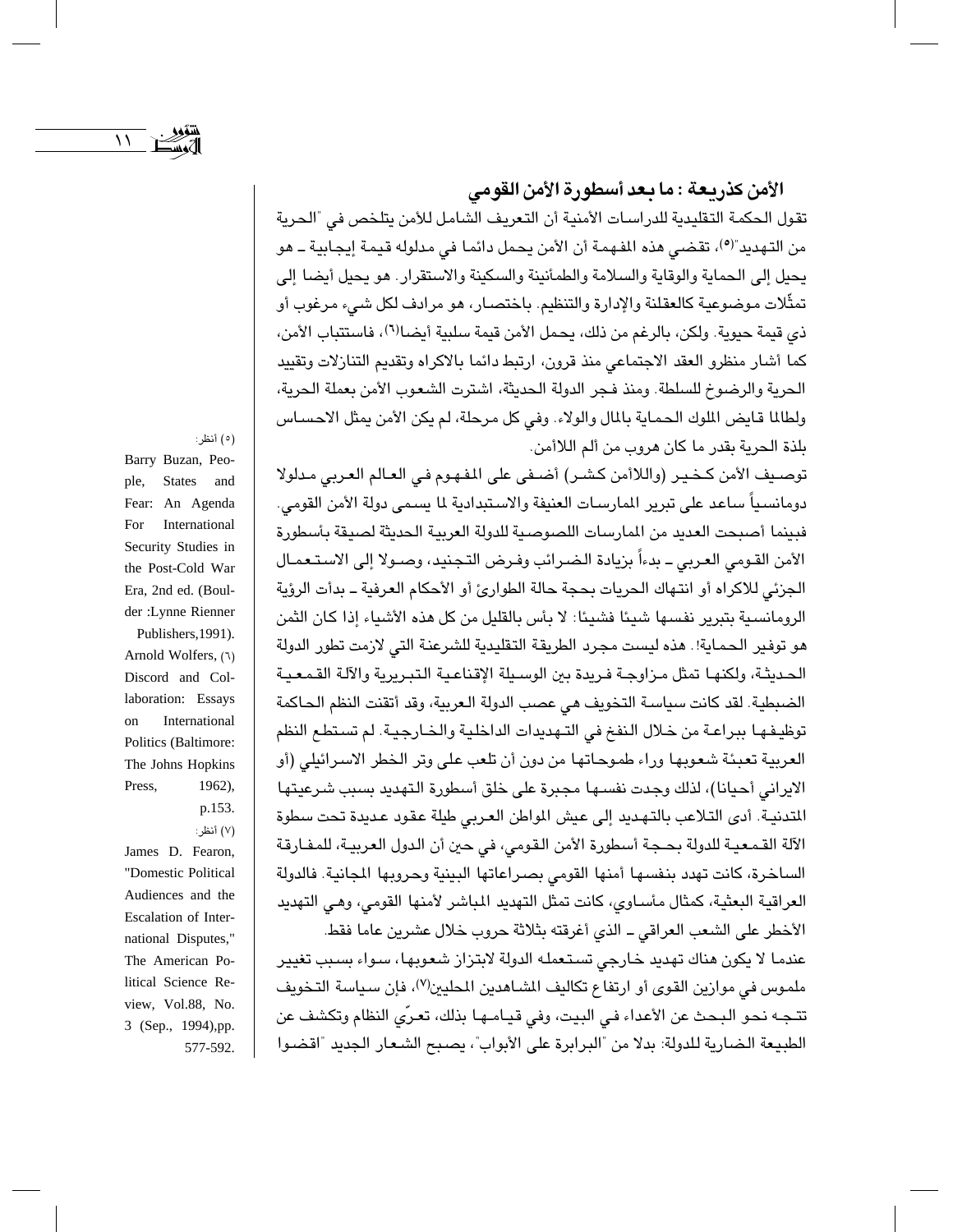على الخونة". يتحول عندئذ المعارضون السياسيون والطوائف الدينية والأقليات العرقية والجمـاعـات الاجـتمـاعيـة الأخرى إلى أعـداء البـلاد ومصـادر الفتنة ومـهددات الوحدة. التهميش المنهج لأقليات مثل البربر والأكراد والشيعة والأقباط كان النتيجة المؤسفة لأساطير الأمن القومي. باختصار، ما كان يروج له الكثيرون على أنه الأمن القومي لم يكن سوى أمن النظام الحاكم، وما كان مهددا في معظم تاريخ الدولة العربية المعاصرة، ليس بقاء الدولة في ذاته، وإنما بقاء النظام. لذلك، إذا أردنا فهم الطبيعة المتناقضة للأمن في العالم العربي، لا بد من التمييز بين بقاء الدولة كمؤسسة أو قاعدة طبيعية، وبقاء النظام كأفراد وجماعات(^).

هذا لا يعني أن الدولة العربية لا تواجه تهديدات خارجية أو داخلية فعلية ـ مجرد وجود اسـرائيل يديم الفـوضـوية في الشـرق الأوسط، كـمـا أن الثـورات الـعـربيـة برّاَت الـضوف الهيستيري للحكام العرب من شعوبهم. مـا نقصده بالضبط هو أن الدولة العربية غير الشرعية تلجأ إلى تضخيم التهديدات الموجودة والمبالغة فيها لتبرر وجودها في شكل أقرب إلى "المتلازمة الفارسية": كان الفرس قديما إذا مات المك يمنحون الشعب حرية مطلقة لخمسة أيام قبل تنصيب المك الجديد، فإذا استشرى اللاأمن وسادت الفوضوي، أحست الرعية بضرورة وفضيلة السلطة. اختبر الفرس ما تؤكده نظريات علم السياسة اليوم: تستمد الدول قوتها من الأوضاع التي يكون فيها الأفراد في أمس الحاجة إليها. وهذا ما كانت عليه الدولة العربية في أوج قوتها الضبطية والقمعية في فترات الحروب ـ كما هو الحال مع مصر والسعودية وسوريا والأردن والعراق؛ وفترات التهديدات المطية ـ كما هو الحال مع الجزائر في عشرية الإرهاب ومصر السادات وعراق التسعينيات. سواء تحت سطوة الحرب أو العنف الداخلي، يكون الفرد في أمس الحاجة إلى الحماية، ما يجعله في موقف ضعيف للمساومة مع الدولة، فلا يملك لضمان بقاءه إلاّ الإذعان والاستجابة من دون مقـاومة. وبما أن الحكاّم يفـهمون هذا الترابط، تصـبـم الـحـمـاية هي عـملة التـداول المريحة بين السلطة والشعب.

لا يمكن أن نعتبر الأمن شيئا إيجابيا إذا كان عنده ضحايا. إن ضحايا الأمن لا يقتصرون فقط على أولئك الذين تطاولهم الآلة القمعية للدولة بشكل مباشر وبتمثيل تجسَّدي على حد تعبير ميشـال فوكو. ولكن يتضـمنون أيضـا أولئك الذين يقعـون فريسـة للـخطابات التي تروجها النخبة الحاكمة وآلتها الدعائية التي تعبئ كامل المجتمع ضدهم. تصبح بعض الجماعات تهديدا لأمن الدولة والمجتمع لأن النخبة تريدهم أن يكونوا كذلك. أطلق علماء الأمن على هذه العملية اسم الأمننة Securitization، وهي تعني "إضـفـاء الطابـع الأمني على قضية لم تكن تعتبر أمنية قبل التكلم عنها"(٩)، فبمجرد أن تتكلم النخبة الحاكمة عن قضية أو فئة اجتماعية معينة باستعمال مفردات أمنية، تتحول هذه القضية أو الفئة بصفة

(۸) ڤوجيلي، مرجع سابق، ص ٤٨ . Ole Wæver,  $(9)$ "Securitization and Desecuritization," in Ronnie D. Lipschutz,ed., On Security (New York: Columbia University Press, 1995), pp.54-55.

 $\gamma$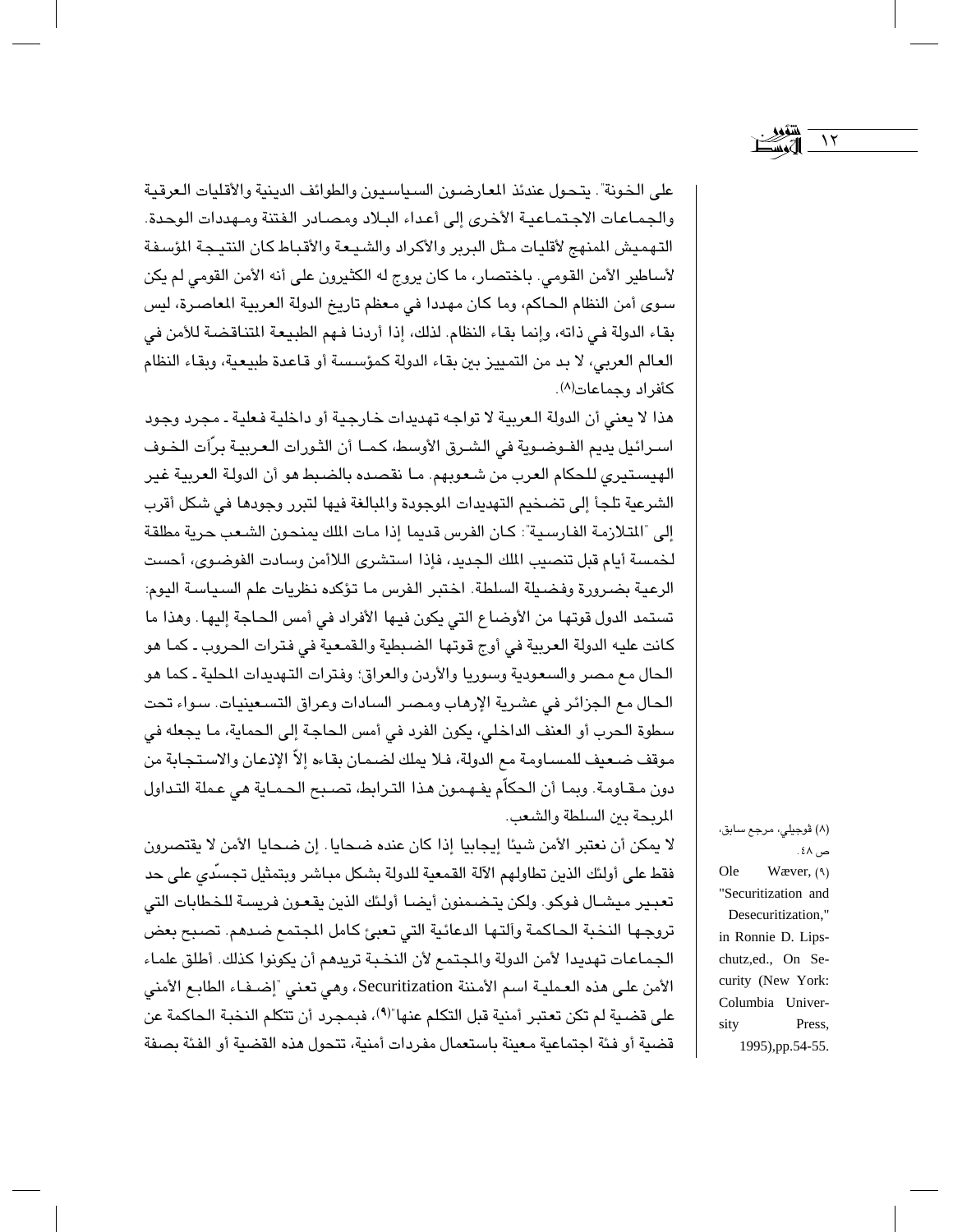$\mathcal{N}$ 

Rita Tau- $( \wedge )$ reck, "Securitization Theory and Securitization Studies,"Journal of International Relations and Develop-Vol.9 ment,  $(2006)$ , p.54-5.

Carl  $(11)$ Political Schmitt, Theology: Four Chapters on the Concept of Sovereignty, Trans. by George D. Schwab (MIT Press, 1985), p.1.

Ole  $(15)$ Wæver,"Aberystw yth, Paris, Copenhagen: New 'Schools' in Securi-Theory tv and Their Origins Between Core and Periphery", paper presented at the 45th Annual Convention of the International **Studies** Associa-(Montreal, tion Canada,  $17-20$ March, 2004).

آلية إلى تهديد . هكذا قامت النخب الأوروبية اليمينية بأمننة فئة الماجرين في أوروبا، بينما لجـّا المحافظون الجـدد في الولايات المتـحـدة إلى أمننة المسلمين بعـد ٩/١١، بالطبع، لا المهاجرون ولا المسلمين تهديدات فعلية وحقيقية للأمن القومي الأوروبي أو الأمريكي، وإنما تلجأ إليه النخب الحاكمة لتبرير وشرعنة استعمال الاجراءات الاستثنائية في التعامل مع هذه الفئات المأمننة. هي تقوم بنقل القضية ـ الهجرة مثلا ـ من مجال السياسة العادية حيث تسود القواعد الديموقراطية إلى عالم سياسة الطوارئ حيث يتم تعليق العمل بهذه القواعد(١٠)، وبهذا يمتلك صباحب السيادة، كما يدعوه كارل شميت(١١)، الحق في تعليق الاجراءات الديموقـراطيـة وفرض حـالة الاسـتـثناء مـا دام يرى أن هناك تهـديداً فـعليـاً أو محتملاً للمجتمع. على كل حال، لا تعمل نظرية الأمننة بهذه الطريقة في العالم العربي، لأنه لا توجد السياسة الـعادية بكل بسـاطة ــ نظرا إلى عدم وجود قواعد ديمقراطية، وإنما كل السياسة في الدولة العربية هي سياسة استثنائية. تعيش الدولة العربية في عالم سياسة الطواريء، وبهذا كل فئة أو جماعة معارضة أو منافسة تضبع نفسها تحت طائلة الاجراءات الاستثنائية ـ التجسس، والتنصت، والمراقبة، والتفتيش، والابتزاز، والترهيب، والاعتقال، والاختطاف، والتعذيب والتصفية الجسدية في بعض الأحيان. إن الدولة العربية استثنائية، وكل سمات الحياة فيها مأمننة.

إن الأمن القومي العربي مجرد أسطورة تبني على معادلة أن الدولة تساوى الحماية. عندما تخلق الدولة التهديد أو تضخمه لتبرر شرعيتها أو تزيد اختراقها للمجتمع، ومتى تقوم بالأمننة لتبرر استعمال الاجراءات الاستثنائية، فإنها تصبح هي التهديد الوجودي لمواطنيها، وتصبح تمثل الشكلة وليس الحل. ليس هناك مـخرج لتجاوز هذا التناقض سوى إعادة تقويم الرؤية الايجابية للأمن. ما نحتاجه هـو إماطة اللثام عن التوظيف الاستغلالي للأمن، بدءا بتكرار الإشارات إلى المدلول السلبي والاستعمال غير البريء للمفهوم، وصولا إلى كشف الإحالات السلبية والمخفية للأمن بوصيفه استلاباً، واستغلالاً، وترهيباً، وقنانة، وســجن بانويتـيكي (بالمغني الفوكـولي)، وهلم جـرا. لم يعد الأمن بعد الآن شــيئـا نراه أو نحكم بوجـوده، فــهـو أصــبـع ــ من بـين مـعـان أخـرى عـديدة ـ خطاب وانعـتـاق أو تقنيـة حَوكمية(١٢)، ولم يعد أيضـا قيمـة نسلم مسبقا بمدلولها الايجابي، وإنما أصبح شيئا ننظر إليه بعين الشك ونفتش وراءه: من المستفيد؟ من ضحاياه؟ ما هي حدوده؟

## الأمن كسلعة: جذور الدولة الحامية

في مقال استفزازي حمل عنوان: شن الحرب وصنع الدولة كجريمة منظمة (١٩٨٥)، أعلن تشارلز تيلي Charles Tilly أن شن الحرب وصنع الدولة هي الظواهر الأكثر تجسـيدا للجريمة النظمة. هي جريمة منظمة لأنها تمثل عملية ابتزاز تقوم بها الدولة ضد مواطنيها: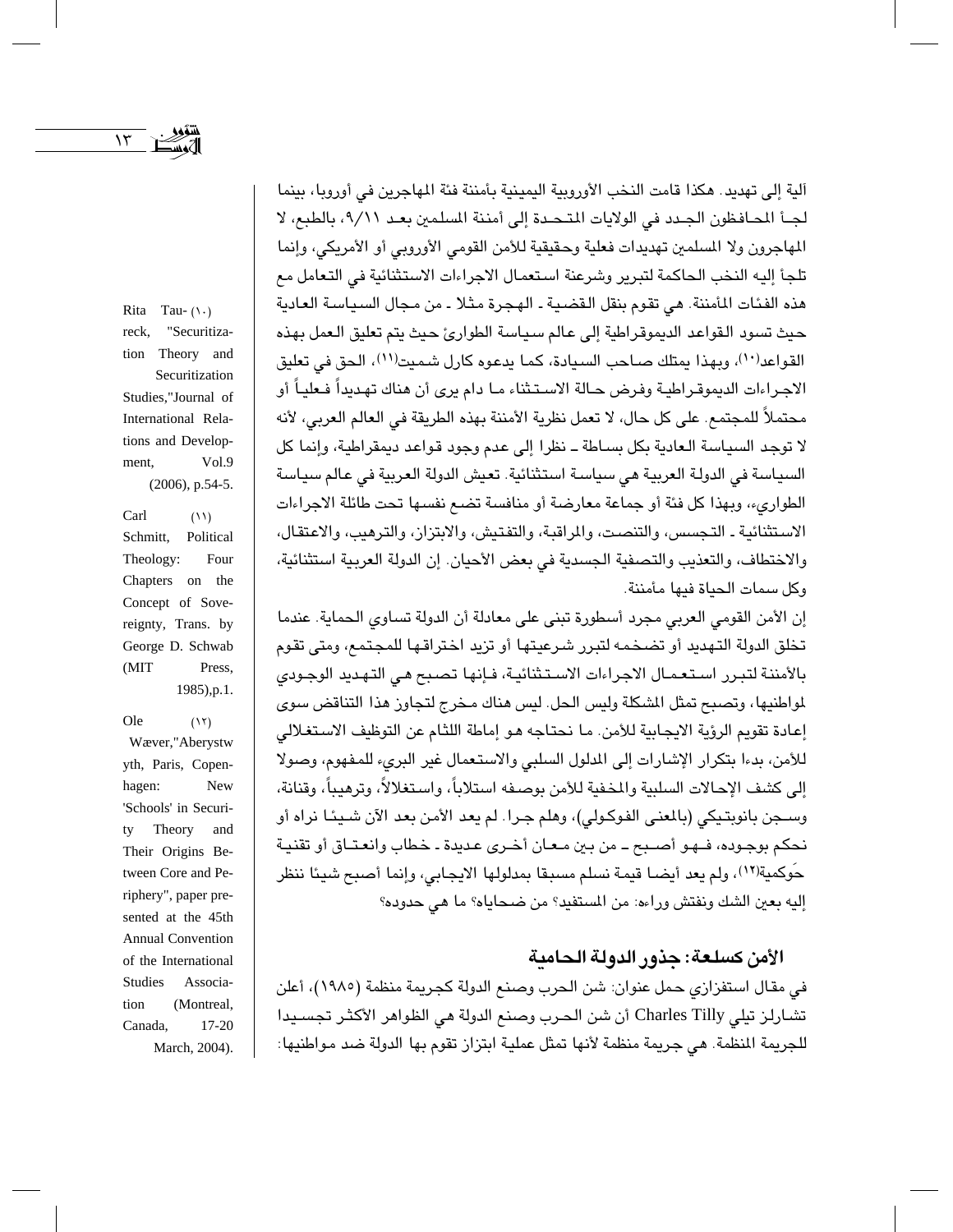توفر الدولة الحماية لمواطنيها من الأعداء المطيبن والخارجيين، وبالمقابل تطلب من هؤلاء المواطنين المساهمة في محاصيل التعبئة والانتزاع (تسليم الضرائب والتجنيد) لقاء هذه الحماية. اذن هي تعمل كسمسار يطلب العائد لقاء السلعة التي يوفرها . ولكن في كثير من الأحيان تكون الدولة هي مصدر التهديد عندما ترهق المواطنين بالضـرائب والتـجنيد الإجباري أو تشن الحرب التي يموتون فيها. اذن تخلق الدولة التهديد لمواطنيها ثم تسعى لحمايتهم منه، وهكذا تصبح مختصصة في ابتزاز الحماية(١٣).

لاقت أطروحة تيلي حول ابتزاز الحماية دعما تجريبيا معتبرا في حقل العلاقات الدولية والتاريخ الاقتصـادي. أكَّدت كامرون ثيز Cameron Thies أطروحة تيلي في إشـارتها إلى اعتماد كفاءة الانتزاع على قدرة الحاكم على المساومة مع المنافسين المطيين حول الدخل على شكل عائد للحمـاية من المنافسـين الخـارجـيين(١٤)، وفي مـقـال مرجـم، أشـار إدوارد أيمس Edward Ames وريتشارد رايب Richard Rapp ببصيرة نافذة إلى أن جميع الحكومـات توفـر مـصلحـة عـامـة تتمـثل في الدفـاع والعدالة، وأن "أسـعـار هذه السلع (الضرائب) يمكن أن تصبح ابتزازية إذا تكسب الحكومات أرباح احتكار"(١٥)، باختصار، إن تاريخ الدولة شبيه برجل المطافئ الذي يضرم حريقا ويهم لإخماده. فقد مارست الدولة الانتزاع باسم حماية الشعب من التهديد، ولكنها كانت في كثير من الأحيان هي سبب ومصدر التهديد ذاته، وبالتالي عملت كسمسار يبتز الزبون لإعطائه عائد لقاء خدمة وهمية. هذا مــا دفع دوغــلاس نورث Douglass North وروبرت تومــاس Robert Thomas إلى تعريف الدولة كـ "منظمة تقدم الحماية مقابل عائد"(١٦).

نقدم بشكل سريع المقاربة المقترحة لتفسير الدولة الحامية في العالم العربي. تعيش الدولة العربية على عوائد الحماية. تستغل النظم العربية في كثير من الأحيان بعبع التهديدات أو الأزمات لتخويف مواطنيها، وإذا لم تكن بارزة أو موجودة، تقوم بخلقها أو تضـخيمـها . أولا، تقوم النخية الحاكمة بتعريف مصدر التهديد (دولة منافسة أو جماعة اجتماعية معينة)، ثم تستعمل اَلتها الدعائية لتنشر أمننتها إلى بقية مكونات المجتمع مستعملة حجة الأمن القومي. عندما يقبل المجتمع خطابات الدولة ويعتنق أسطورة الأمن القومي، تظهر الدولة الحامية. في ظل جو التهديدات والأزمات، يصبح اختصاصيو العنف المجموعة الأقـــوي في المجــتــمـع. يجب التنويه هنا إلـى أن الهــدف الأســـاسـى للـجنود والشـــرطة والاستخبارات في الدولة العربية ليس حماية الشعب عمليا، وإنما حماية النظام، لأن مصدر منزلة ونفوذ هذه المجموعات يعود أساسا إلى السياسة التوريعية للنخبة الحاكمة. يقوم هؤلاء اختصاصيو العنف بالتحالف مع المثلين الدنيين ـ مثل القضـاة والبيروقراطيين الحكوميين ورجال الأعمال وغيرهم ــ مشكلين ما يسمى التحالف الفائز.

ثانيا، تقوم الدولة الحامية بتوظيف التهديدات والأزمات لانتزاع المصادر وتعبئة المجتمع

13Charles (١٣) Tilly, "War Making and State Making as Organized Crime,"in Evans, Rueschemeyer and Skocpol,eds., Bringing the State Back In (Cambridge: Cambridge Universitv Press, 1985), p.171.

Cameron G.  $(\lambda \xi)$ Thies,"State Building, Interstate and Intrastate Rivalry: A Study  $% \left( \left( \mathcal{A},\mathcal{A}\right) \right)$  of Post-Colonial Developing Country Extractive Efforts, 1975-2000," International Studies Quarterly, Vol. 48, (Mar., No.  $\mathbf{1}$ 2004), pp.53-4.

Edward  $(10)$ Ames and Richard T. Rapp, "The Birth and Death of Taxes: A Hypothesis," The Journal of Economic History, Vol. 37, No. 1 (Mar., 1977), p.177.

16Douglass(\'\) C. North and Robert Paul Thomas, The Rise of the Western World-A New Economic History (Cambridge University Press, 1973), p.6.

 $\lambda$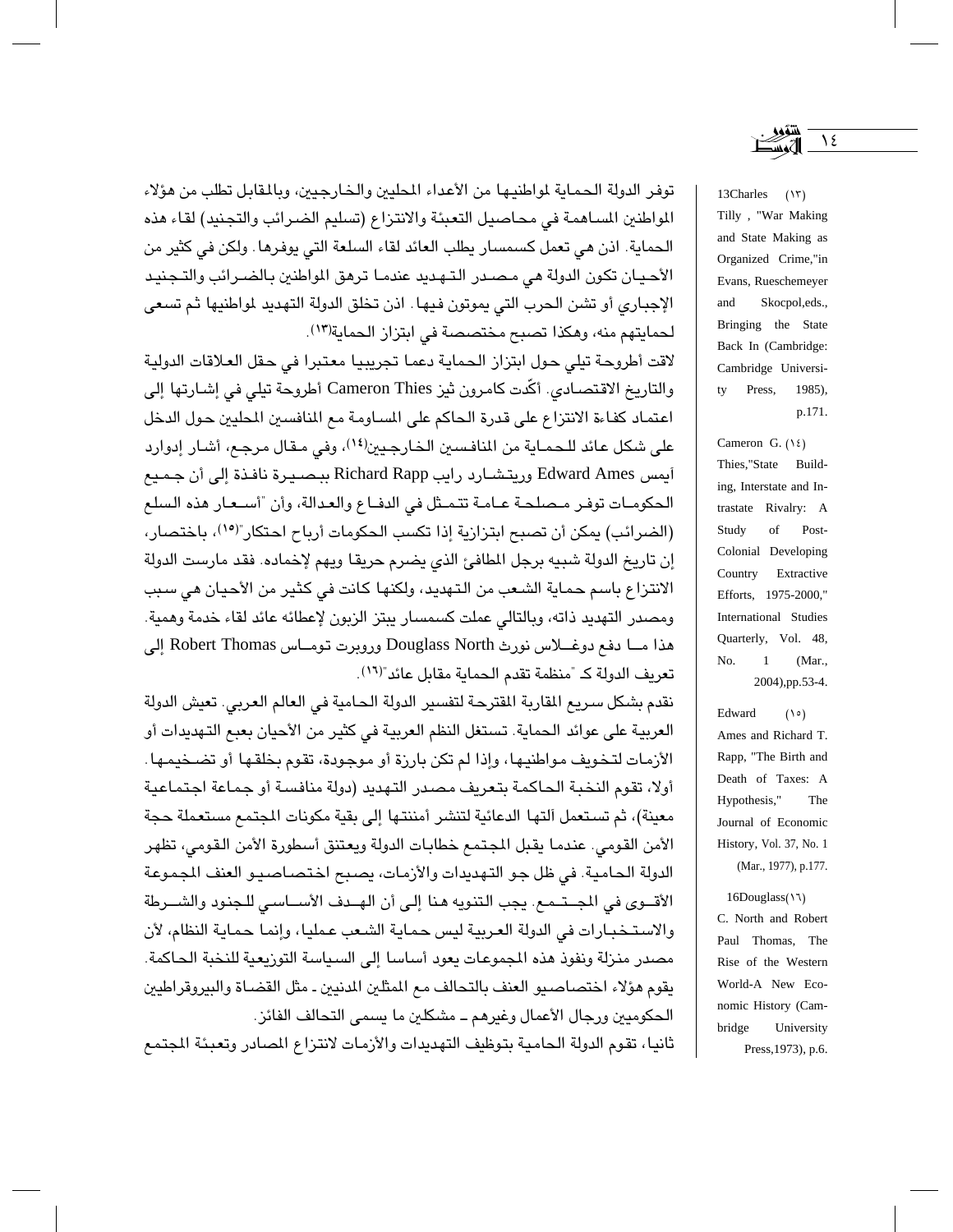وراء أهدافها. تقوم بذلك من خلال الوعد بالجوائز والتهديد بالعقاب. لأن توفير الحماية والأمن للشـعب يتطلب الموارد الماليـة والبشـريـة، تقـوم الدولة بـفـرض الضـريبـة والـضدمـة العسكرية على المواطنين. تعرض الدولة خدمة الحماية مقابل عائد مالي ورمزي؛ وبسبب التهديدات والمخاطر الملحة، تتوقع الدولة أن يمتثل المواطنون بسهولة تلبية للصالح العام. في حـالة رفض المواطنون تسليم أموالـهم وأولادهم للدولـة، تسـتـعـمل هـذه الأخيـرة اَلتـهـا القسرية ـ اختصـاصـيو العنف ــ لانتزاعـها عنوة وتسليط العقاب على المتهربين (من دفع الضريبة أو التجنيد). في حالة لم يكن هناك تهديدات وجودية فعلية، تقوم الدولة بخلقها أو تضخيمها لضمان الامتثال الطوعي، وتساوم مع الجماعات الاجتماعية حول الكلفة التي يمكنها تحملها لتوفير الحماية والأمن لها. هذا ما يمثل ابتزاز الحماية من منظور الدولة الحامية. ثالثًا، بعد أن تنتهي الدولة من انتزاع/ابتزاز المصادر من الشعب، تقوم بإعادة توزيع هذه المصادر بما يضمن حصول التحالف الفائز ـ اختصاصيي العنف وحلفائهم الدنيين ـ على معظم السلم بينما تحرم عامة الشعب. يدعم هذا التحالف النظام والنخبة

الحاكمة في ابتزازها الحماية لانجاز السيطرة على كل سمات الحياة في الدولة الحامية. عندما تعمل الدولة العربية الحامية بهذه الطريقة، فإنها تعادل خصائص الدولة القوية والاستبدادية والعنيفة والمحوكمة والمتمركزة. تمتلك مثل هذه الدولة أيضا قوة واستقلالية نسبية قياسا بمجتمعها، وتحوز على قدرة عالية لاختراقه وإعادة تشكيله. هذا ما تبدو عليه الدولة الحامية بسبب الآلة القمعية التي تسندها . يطلق نزيه الأيوبي على هذا النوع القمعي من الدول اسم الدولة الضارية، وهي الدولة التي تبدو قوية ومتحدة ومتماسكة من خلال استعمال التها القمعية، ويميزها عن الدولة القوية التي "تكمّل المجتمع ولا تناقضه، ولا تظهر قوتها في إخضاعها للمجتمع بل في قدرتها على العمل مع مراكز القوة في الجتمع أو من خلالها"(١٧). يستنتج الأيوبي أن الدولة العربية ليست قوية كما تظهر لنا من الخارج، لأنها لا تمتلك قدرات انتزاعية كبيرة ولا تستطيع القيام بمهمة الانتزاع المقن (الضرائب المباشرة) بدون استخدام الآليات القسرية(١٨)، في حين أننا نوافق الأيوبي حول موضىوع القدرة الانتزاعية التدنية كمؤشر فعال لضعف الدولة العربية، إلاّ أننا نجادل بأن هذه الدولة الحامية هي في الواقع أكثر ضعفا مما تصور. إن تبعية الدولة البنيوية للعائدات المنتزعة من الساحة المطية والخارجية تجعلها هدفا للابتزاز الماكس ــ متى تكون القيود والموانع على الانتزاع كبيرة، تجد الدولة العربية نفسـهـا مجـبرة على خلق التـهـديدات والأزمات وتوظيفها لابتزاز العائدات من السـاحة المطية (الضـرائب من المواطنين) ومن الساحة الدولية (المساعدات الخارجية). عندما ترتفع كثافة الابتزاز (أى التخويف من أجل الانتزاع) إلى درجة إرهاق الشعب ودفعه إلى المقاومة، تزداد كلفته مقارنة بمنافعه، ويبدأ الارتداد عن التحالف الفائز وتصبح الاضطرابات والثورات الرد الملائم على هذه الحالة.

Nazih  $N. (W)$ Ayubi, Overstating the Arab State: Politics and Society in the Middle East (London: I. B. Tauris, 1995), pp.449-50.

 $\lambda$ 

Ibid.,  $(\lambda \lambda)$ pp.452-4.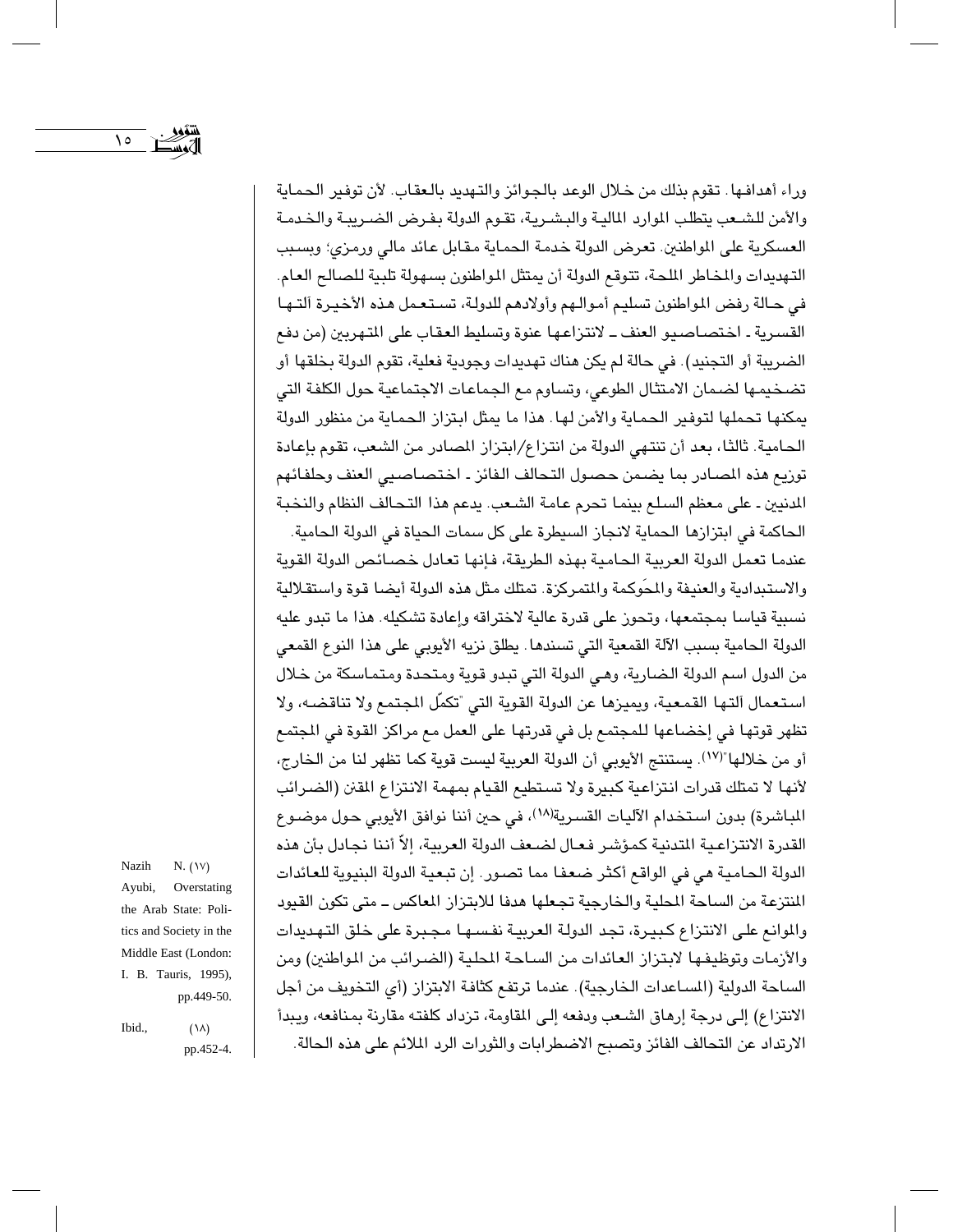الأمن كابتزاز: ظهرت الدولة الحامية العربية في النصف الثاني من القرن العشرين، وتؤرخ تحديدا بانقلاب سوريا ١٩٤٩ ثم انقلاب الثورة المصرية ١٩٥٢، حملت هذه الدولة الوليدة منذ سـاعـاتهـا الأولى جينات العسكرتارية(١٩)، حيث يقدّر البعض حـدوث ٣٨ انقـلاب عسكري في العالم العربي خلال العقد ١٩٦٠ ـ ١٩٧٠/ ٢٠)، افتقرت معظم النظم الانقلابية إلى الشرعية في نظر مواطنيها، وواجهت ساحة محلية مليئة بالمنافسين الأقوياء كالأحزاب السياسية والتشكيلات الاقطاعية والبورجوازيات البيروقراطية والانتليجنسيا النامية، وهلم جرا. كما واجهت بيئة دولية خطيرة تمثلت في وجود اسرائيل على حوافها والتنافسات العربية المحتدمة على الزعامة. في ظل هذه التحديات تابع العسكر استراتيجيات البقاء، فقاموا بتأسيس سياسة قائمة على منطق "لعبة المستويين": يتمثل المستوى الأول بضمان السيطرة التامة على المجتمع (مصر وسوريا والعراق والجزائر)، سواء بواسطة اقتفاء الشرعنة أو ـ إذا فشلت ـ اختراق وتطويق المنافسين المحليين. ويتمثل المستوى الثاني في ريادة قوة الدولة العسكرية لإنجاز التوازن بين تصـورات الهيبـة وتوزيع القوة فـي النظام الإقليمي العربي.

بدأ العسكر متابعة أهداف السيطرة المجتمعية بامتصاص المجوعات المكرتلة، حيث قاموا بتشكيل تحالف مع النخبة التكنوقراطية وبعض القوميين الحربويين(٢١)، مثَّل التـحالف الثلاثي بين العسكر والتكنوقراط والقوميين النواة الشكلة للتحالف الفائز، حيث اقتسمت التشكيلات الثلاثة كعكة الدولة ورضيت بتبادل الأدوار ضمن تسوية وفرت للعسكر قاعدة شرعية (غير موجودة في الواقع) لإحكام السيطرة على الهوامش بتكلفة منخفضة نسبيا، ومنحت التكنوقراط والقوميين عوائد مادية ورمزية (خاصة الايديولوجية) كأعضاء في نظام الغنائم. شكَّل هذا التـحـالف (الذي يشـتـرك في النسب والتـحـدر الطبـقي ذاته: الطبـقـة الوسطى الأجيرة والحرة) شيئًا شاذا وغير مألوف في التكوين المجتمعي العربي، وهو شكل لم يجد له الأستاذ خلدون حسن النقيب تعريفا سـوى الاشارة إلى اختلاف المراقبين حول تسميته: برجوازية بيروقراطية أجيرة أو طبقة وسطى جديدة أو مجرد نخبة منسلخة عن الطبقات(٢٢)، نجد الوصف الأخير هو الأقرب إلى الصحة. ففي الواقع هي لم تكن تمثل طبقة بذاتها ولكن ما يطلق عليه علماء السياسة تحالف تقايضي :Coalition Logrolling تقوم جماعة معينة بمقايضة دعمها إلى تفضيل جماعة أخرى مقابل استلام دعم تلك الجماعة لتفضيلها. هكذا قام البيروقراطيون والقوميون بدعم العسكر للبقاء في السلطة وإحكام السيطرة على الجتمع مقابل دعم العسكر للمتطلبات الوظيفية والرمزية للوكالات البيروقراطية (خاصة الاستقلالية وتوزيع الغنائم) والأجندة الإيديولوجية والسياسية للقوميين. السمة التقايضية للائتلاف تدعم حجة أولئك الذين وصفوا هذا التحالف الثلاثي كمجرد زواج مصالح موقت.

Anouar Ab- (19) del Malek, Egypt: Military Society, trans. by Charles Lam Markmann  $(New)$ York: Random House, 1968). (٢٠) خلدون حسن النقيب، الدولة التسلطية في المشرق العربي: دراسة بنائية مقارنة، ط٢ (بيروت، مركز دراسات الوحدة العربية، ۱۹۹۱)، ص ۱۰۸. (۲۱) المرجع نفسه، صص  $.172 - 177$ 

 $\backslash \mathcal{J}$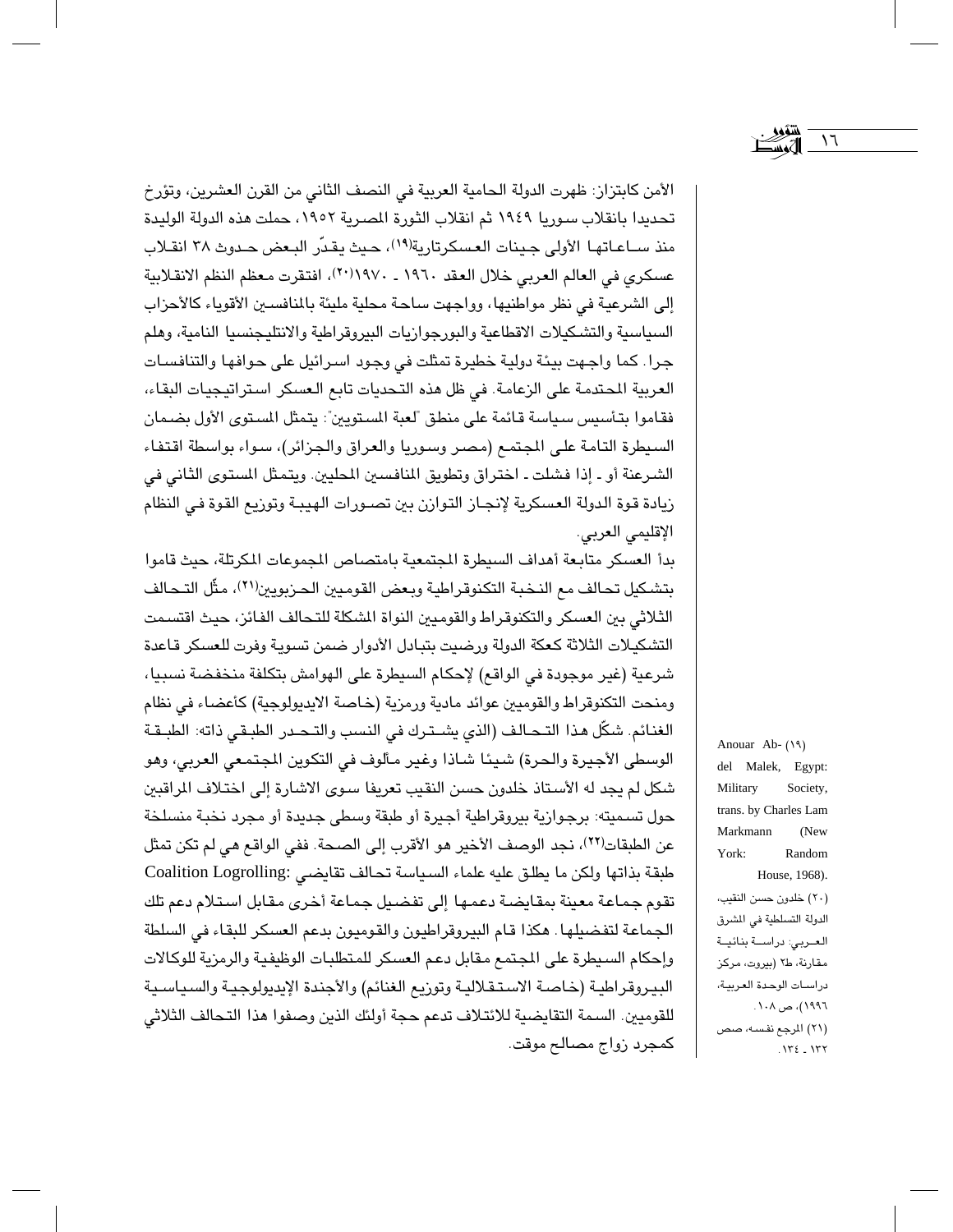$\gamma$ 

حيثمـا نجح العسكر في بناء هذا التحـالف التـقـايضي، وقـد نجـحـوا بالفـعل في مـصـر وسوريا والعراق وتونس والجزائر، دفعتهم القوة المستمدة من التحالف إلى اختطاف الدولة وتسخيرها لأهدافهم وسياساتهم(٢٣)، عندما نجحوا في امتصاص البيروقراطية وأصبحت الدولة وكل مؤسساتها تحت سيطرتهم، بدأ العسكر باستعمالها كسلاح لمحاربة المنافسين المطيين. ولغة كانت مصر رائدة في هذا المجال: بيّنت الدراسات الرائدة لعلماء مـثل إلين تريمبـرغـر Ellen Trimberger وجـويل مـيـغـدال Joel Migdal ومـايكل بـارنيت Michael Barnett، كيف استولى عبد الناصر والبيروقراطيون المستقلين على قوة الدولة وأعادوا تنظيمها، ثم استعملوا الدولة لتحطيم الطبقة المهيمنة القائمة. حاولت بيروقراطية الدولة إعادة هيكلة المجتمع الريفي المصرى بمحاربة ملآك الأراضي الاقطاعيين ودعم طبقة الفلاحين، وهـي سياسـة تمخضت عن عواقب وخيمـة (عسكرية بشكل خـاص) حلَّت بالدولة المصرية جراء تدمير عبد الناصر وشلّته لطبقة كبار ملأك الأراضي الحيوية في انتزاع المصادر (الشحيحة أصلا) الضرورية للمنافسة العسكرية مع اسرائيل(٢٤)، على كل حال، التجربة المصرية ليست فريدة؛ ساهم التحالف التقايضي في ضمان سيطرة العسكر في معظم العالم العربي على كامل مؤسسات الدولة، بدءا من البرلمانات والمجالس المنتخبة والوكالات البيروقراطية والأحزاب والتنظيمات السياسية وصولا إلى النقابات العمالية والاتحادات المهنية وباقي هيئات المجتمع الدني. اختلف الضـحايا وتنوعت أشكالهم، من طبقة النبلاء وملاك الأراضى وصولا إلى الحركات الطلابية والصحافة المعارضة.

ابتكر العسكر مجموعة من الحيِّل، كسـياسـة الدننة وتبـادل الأدوار، كوسـيلة للتـواري والانصهار في التدرج العمودي للسلطة (كانت وسيلة رشـوة وبيع المكاتب وإهداء المناصب ومحاباة الأقارب والزبونية حاسمة في هذا الصدد). نزع العسكر بزاتهم الحربية وتوزعوا على الوزارات والدوائر المطيــة والهــيــئــات البلدية وصــولا إلى المســتــويات الدنيــا من بيروقراطية الدولة. وفي حين أصبحوا أكثر تكنوقراطية، تحوَّل التكنوقراط التقليديين إلى المهام شبه العسكرية، فاندمجوا في حقول الاستخباراتية وإدارة التهديد أو ما يعرف اليوم بمهنيي اللاأمن Insecurity Professionals عند هذا التـبـادل فـي الأدوار بدأت المعــالم القسرية للتحالف الفائز تتشكل شيئا فشيئا، بحيث زادت سياسة الكراسي التحركة هذه من أهمية الجيش والشرطة كوسائل للإسناد السلطوى، وأصبحت العملية الاستخباراتية عصب الدولة. توسعت دائرة اختصاصيي العنف في وقت لاحق لتشمل جميع الهيئات الضبطية والرقابية، مثل الدرك، والجمارك، وشرطة الحدود، والشرطة الحضرية، وشرطة مكافحة الشـغب، والـحرس الـجمـهوري، وحرس السـجون، وفرق مكافـحـة التجسس. رافق هذا التوسع أشكال هندسية متطورة للسجون والمعتقلات وطرق أكثر احترافية (وغير مرئية) في المراقبة والتجسس والتجنيد الاستخباراتي والاختطاف والتصفية الجسدية.

(٢٢) المرجع نفسه، ص  $.177$ 

Jack Snyder, (٢٣) Myths of Empire: Domestic Politics and International Ambition (Ithaca: Cornell University

Press, 1991), p.31. Ellen Kay Trim- $(15)$ berger, Revolution from Above: Military Bureaucrats and Development in Japan, Turkey, Egypt and Peru (New Brunswick, N.J.: Transaction Books, 1978); S. Migdal, Joel Strong Societies and Weak States: State-Society Relations and State Capabilities In Third World (Princeton: Princeton University Press, 1988), pp.181-203; Michael Barnett, Confronting the Costs of War: Military Power, State, and Society in Egypt and Israel (Princeton, N.J.: Princeton University Press, 1992), pp.80-128, 210-25.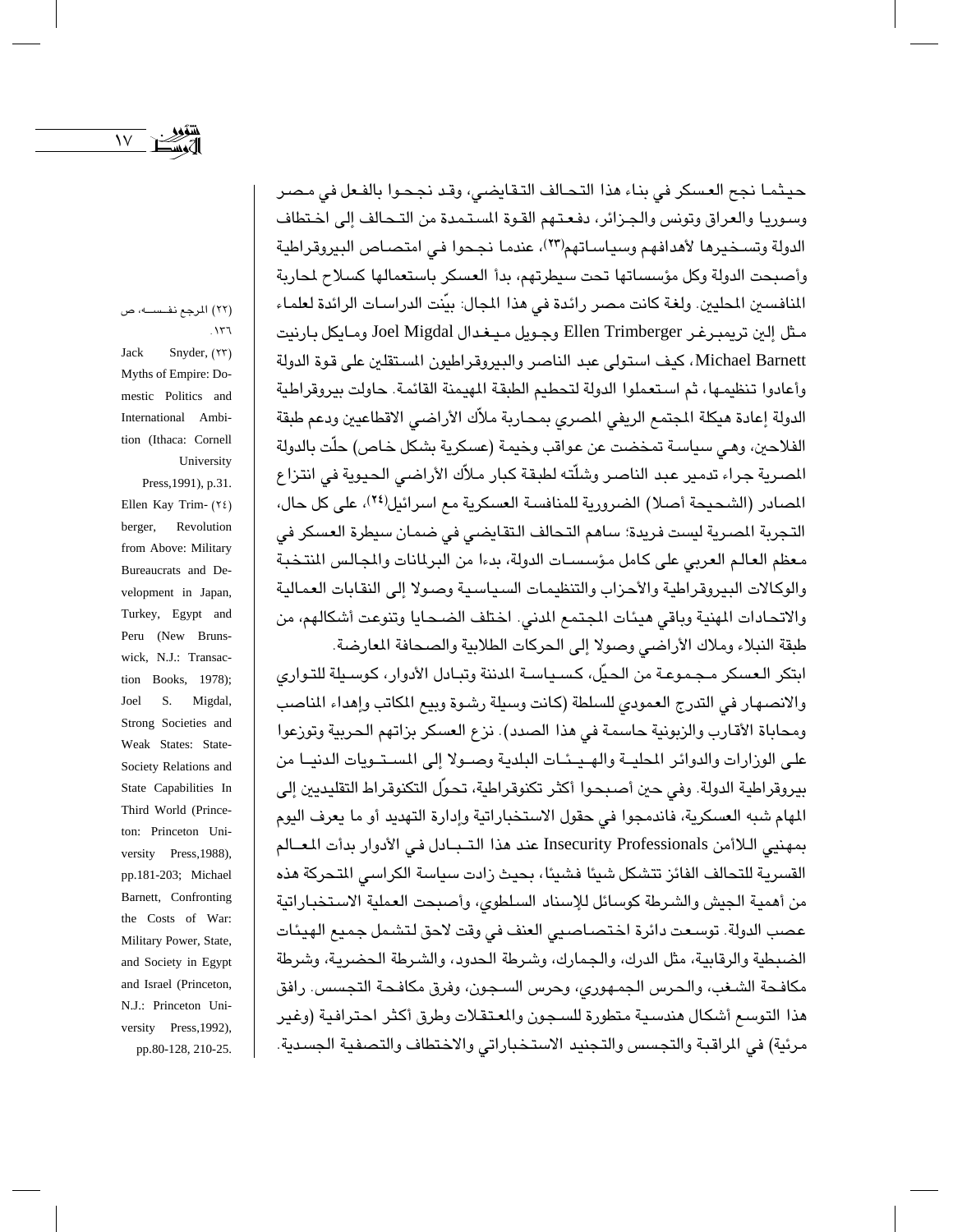بحلول الثمانينات، كانت كل الشعوب العربية تعيش في مجتمعات ثكنية. ربما زادت الدولة العـربيــة الحــامــيــة مما دعــاه مــابكل مــان Michael Mann القــوة الاستبدادية: قوة نخبة الدولة نفسـها على المجتمع المدنى؛ ولكنها ظلت غيـر قادرة على إنجاز قوة البنية التحتية: قوة الدولة على اختراق وتنسيق نشـاطات المجتمع الدني مركزيا عبر بنائها التحتي(٢٥)، لم تتمكن أي دولة عربية من الوصول إلى الهوامش والسيطرة عليها بشكل تام، وتتمظهر معضلة "الامتداد الناقص" في فشلها المستمر في انتزاع الضرائب وإلزام التجنيد، وخصوصاً في الدول التي تسيطر فيها أقلية دينية أو اثنية على الدولة. وإن كانت الدولة التخصيصية النفطية قادرة على الهروب ـ بشكل موقت ـ من النتائج السلبية لهذا الضعف البنيوي(٢٦)، فإن الدولة الشحيحة الموارد تعانى بشكل مزمن. عندما تواجه الدولة قيود ومقاومة كبيرة من المجتمع في انتزاع الموارد، فإنها تطلق الدوامة التي يبدأ فيها التحالف الحاكم بالانهيار تحت أقدامها، لأن حصص الكعكة تتقلص باضطراد بينمـا تكثـر السكاكين حولهـا. أمـام شـع الموارد ونقص العائدات، يجد النظام القائم نفسه غير قـادر على تلبية مـتطلبات أولئك الذين يدعمون بقـاءه فـي الـحكم، وتزيد الضغوط والتهديدات الدولية من حدة المعضلة، فيجد النظام نفسه أمام المفاضلة بين تخصيص الموارد الشحيحة إلى حماية الأمن القومي أو إبقاء التحالف الفائز. في الواقع، لم يسبق أن كانت هذه الفاضلة معضلة للنظم العربية، لأنها كانت دوما تميل إلى تفضيل بقاء المنصب على البقاء الوطني. لذلك تصبح المهمة الملحة للنظام هي إبقاء التحالف الحاكم (وليس بقاء الدولة) من خلال السعى إلى توليد العائدات. ولكن هذه المهمة ليست سهلة على الاطلاق. من بين الأمور القليلة التي يعرفها الحكام العرب عن شعوبهم أنهم لا يرونهم كممثلين شرعيين لهم. وقد علمتهم التجارب السابقة أن الوسائل القسرية لوحدها غير كافية لحث الشـعب على تسليم أمواله للدولة، كما أن كمية كبيرة من عائدات الضريبة يتم امتصاصها من طرف الوكالات البيروقراطية الوسيطة (المثلة بموظفى الشعب) التي تقوم بتحريفها أو تبديدها وبالتالي تمنع وصولها إلى خزينة الدولة.

هذا المزيج بين السطوة والمال ليس حديثًا على الدولة العربية المعاصرة، فقد أشار عبد الله العروى في كتابه الرائع مفهوم الدولة إلى أن إرثنا الحاضر يعود إلى الدولة السلطانية التي كانت دولة القهر والسطو والاستغلال(٢٧)، بنيت هذه الدولة على ثلاثة أركان: الجيش والضرائب والإدارة، جميعها تمتد إلى الدولة الحديثة التي أصبح فيها "جهاز السلطة وسيلة قمع تستعملها جماعة معينة لتحقيق أهداف خاصة بها، فتتحول البيروقراطية الحكومية إلى مجموعة أمناء على مصالحها والخزينة العمومية إلى بيت مال خاص تحت تصرفها"(٢٨)، بيد أن العروى، مثل حسن النقيب، يميل لمعالجة قدرة الحكام على الانتزاع ـ أو فرض الضريبة ـ كشيء معطى وبديهي، وهو ما يتضح في تعريفه للدولة بوصفها "القهر Michael Mann, (٢٥) States, War and Capitalism: Studies in Political Sociology (Oxford UK: Blackwell Publishers, 1988), pp.5-6. Giacomo Lucia- (٢٦) ni, "Allocation vs.

١٨

Production States: A Theoretical Framework," in Giacomo Luciani,ed., The Arab State (Berkeley: University of Califomia Press, 1990), pp.65-84.

(٢٧) عبد الله العروي، مفهوم الدولة، ط ٩، (الدار البيضاء: المركز الثقافى العـــربي، ٢٠١١)، صص  $.7.1 - 7.$ (٢٨) الرجع نفسه، صص ۲۲۷ ـ ۲۲۸، التـأكـيـد في الأصل.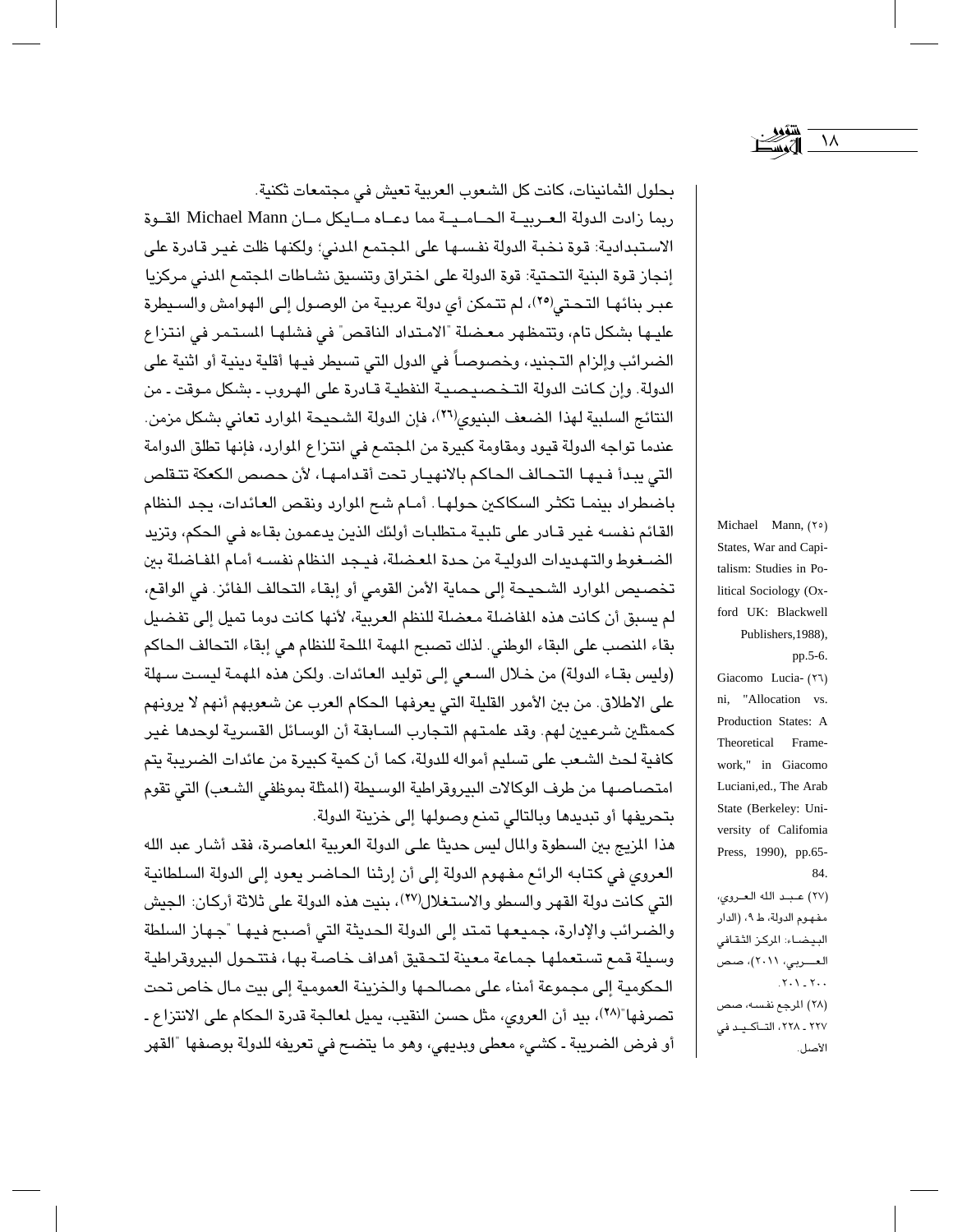والتصرف الحر في بيت المال"(٢٩)، لا يعالج العروي تأثير المقاومة المجتمعية على الدولة بجدية، وبذلك يقع في الاختزالية التي تمثل الدولة العربية كجهاز قمعي ذي قدرة كبيرة على الانتزاع. ما يفلت من انتباه الـعروى واختزالين أخرين هو السؤال التالي: كيف تقوم الدولة (أو الحاكم) بتبرير الانتزاع بدون إثارة القاومة المجتمعية التي تنتج من الاستعمال المفرط لآلة الإجبار؟

اكتشف الحكام العرب الإجابة في المساومة الضريبية ووجدوا فيها حلاً جذابا لشكلة تناقص العائدات. إن مبرر المساومة بسيط: توفر الدولة سلعا عامة تتمثل في الأمن وحماية حقوق الملكية مقابل الحصول على إيراد. تقوم الدولة بحماية الأفراد والمجموعات من بعضهم بعضـاً ومن الأعداء الخارجيين لقاء حصـولهـا على الموارد التي تمكنها من ممارسـة هذه المهام. حفظ الحكام الحكمة جيدا: كلما اشتد الخطر على المواطن، تزيد حاجته إلى حماية الدولة، وبالتالي تزيد رغبته وامتثاله الطوعي لدفع الضرائب. ما يحتاجه النظام لضمان بقائه هو وضع الشعب تحت فكرة التهديد الدائم، حتى يتسنى له تعبئته بسهولة وراء أسطورة الأمن القومي. لجأت العديد من النظم العربية إلى المتاجرة بنزاعاتها مع اسرائيل لغايات انتزاعية وتعبوية إضافة إلى رغبتها في تحسين شرعيتها. جميعها منيت بهزائم مذلة. عندما فشلت أسطورة التـهديد الخارجي في تخويف الشـعوب العربية (أو بالأحرى عندما فضح أمرها)، لجأت النظم الحاكمة إلى تضـخيم التهديدات الداخلية أو خلقها في حالة عدم موجودة. الخونة والعملاء والجواسيس والمخربون والإرهابيون والحرس القديم ـ هذه بضعة أوصاف استعملتها النظم لوصف الجماعات الاجتماعية والسياسية المعارضة، كمرحلة ابتدائية لأمننتهم. استعملت دول أخرى فزاعة الإسلاميين دون جدوى، فكما تطالعنا التجربة المصرية، ترافق قمع عبد الناصر والسادات من بعده للاخوان المسلمين بزيادة التعاطف الشعبي مع الجماعة. هذا ما يفسر بعض اشارات التواطئ في النظام المصري مع الأعمال الإرهابية التي انفجرت في الثمانينات لأنها فتحت له فرصة سانحة لاستعمال فزاعة الجماعات المتطرفة وضرب شعبية الإخوان. وريما المثال الأكثر جدلا لتوظيف الإرهاب كوسيلة تعبوية يوجد في الجزائر. فبعد قيام الجيش بإلغاء المسار الانتخابي الذي اكتسحت فيه الجبهة الإسلامية للإنقاذ صناديق الاقتراع، لجأت هذه الأخيرة إلى العنف السلح لاسترداد مكتسباتها. ولكن عندما ۖ أُحبط الإنقاذيون من عدم تجاوب الشـعب معهم (كانوا يراهنون على ثورة شـعبية عظيمة) بدأوا باقتراف المجازر الرهيبة انتقاما منه. جلست الدولة في المرحلة الأولية تراقب المجازر بدون حراك. كانت تنتقم من الشـعب الذي لم يصـوت لـحـزبهـا الـعـتيد (جـبـهة التـحرير الوطني)، وكـانت كمن يوبخـه قـائلا: هذه حـقـيـقـة أولئك الذين مـنحـتمـوهـم أصــواتكـم. هذه نســخـة جـزائرية من التلازمة الفارسية. كان يعتقد النظام الجزائري أن العمليات الارهابية لن تدوم طويلا

(٢٩) المرجع نفسه، ص  $.1V<sub>2</sub>$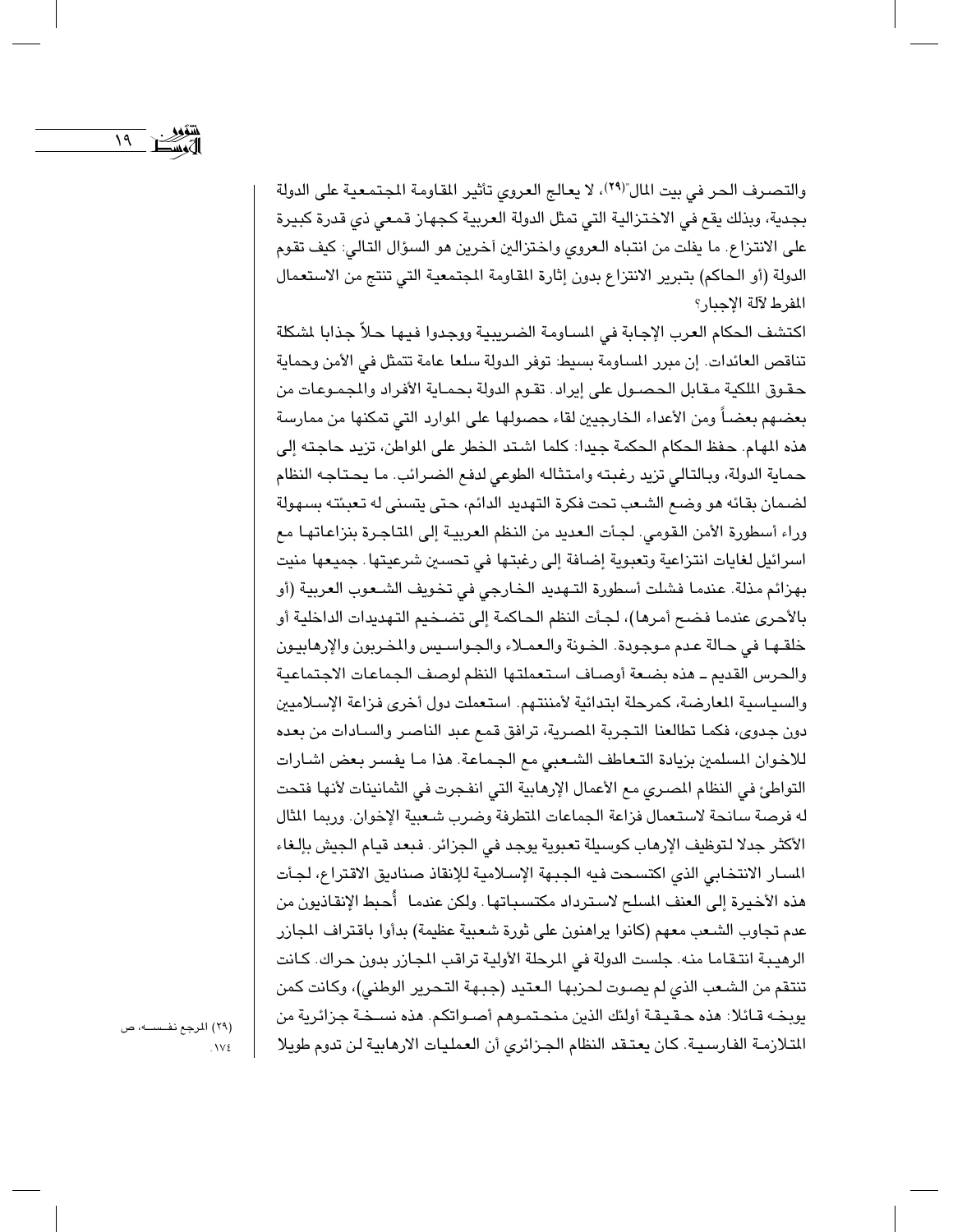عندما يقوم الجيش بالتدخل، ولكن للأسف، عندمـا بدأ بالتدخل فـعليا كانت الجـمـاعـات الارهابية أقوى مما تصور النظام، وخرجت الأمور عن نطاق السيطرة لما يزيد عن عقد من الزمن. إنه لتحدي ممتع أن يفسـر دايفيد إيسـتن وجـود نظام سـيـاسـي يخـفق في توفـير السلعة الحيوية الأولى لشعبه؛ أي الأمن ــ بل يكون هو المصدر الأساسي للاأمن ــ ويبقى متماسكا وقويا. إنها خاصية الدولة العربية الحامية: قوية في ظل العنف، ضعيفة في زمن السلم.

تضبع الأزمـات والتـهـدبدات والمخـاطر ورقــة مـسـاومـة قـوية في بد الدولة، بحـيث تصـبـع مقايضة الحماية بالضرائب تجارة مربحة. وبينما تنجح الدولة في ابتزاز الشعب وتنتزع منه الموارد التي تحتاجها، تقوم بتوزيعها على التحالف الذي يدعمها والذي يسهر على حمايتها. يذهب قسط كبير من الموارد إلى اختصاصيي العنف ـ أجهزة الجيش والشرطة، وهذا ما يفسر المكانة الرفيعة للضباط في بعض المجتمعات العربية ـ كما يستلم حلفاؤهم الدنيين مثل القضاة والإعلاميون والنوادي المالية وجماعات المصالح والقيادات السياسية الموالية حصصا متفاوتة قياسا إلى دورهم وقربهم من النظام. وقد تستلم بعض الأقليات أو المناطق معاملة تفضيلية في سياسة التخصيص لأن النخبة الحاكمة تنتمي إليها. وفي حين يستولى التحالف الحاكم على حصـة الأسد من سـياسـة الـتوزيع، لا يحصـل الشـعب سوى على قسط كفافي بسيط من الدخل القومي، وتسقط كل الأعباء الناجمة عن تزايد كلف الحماية والاستهلاك على كاهله.

كلمـا زادت الدولة من ابتـزاز شـعـبـهـا زادت قـوتهـا، وكلـمـا زاد الـحكام فـى إغناء حلفـائـهم وإفقار بقية الشعب ضمنوا البقاء في السلطة لوقت طويل. هذا ما استنتجه أيضا عالم سیاسی مرموق کے بروس بینو دی میسکیتا Bruce Bueno de Mesquita عندما کتب: "إنها لحقيقة سياسية أن الزعماء الذين يجلبون الحرب والفاقة إلى أمتهم يدومون في المنصب أطول من الزعمـاء الذين يجلبون السـلام والازدهار"، هذا لأن: "المستبدون الذين ينتجون مستويات رائعة من الازدهـار يمتلكون فرصـة تقدر بـ ١٠ في المئة للاسـتمـرار في المكتب لمدة ١٣ سنة، ولكن إذ ينتجون فرصاً استثنائية لأزلامهم للاغتناء باستغلال السوق السوداء الحيوية، ترتفع فرصة بقائهم نفسها إلى ١٧ سنة"(٣٠)، تدل هذه الأرقام على أن الأنظمة الاستبدادية "أكثر احتمالا لتبنى السياسات التي ترفع عائداتها، سوية مع عائدات مجموعات معينة، على حسـاب كامل المجتمع"(٣١)، ولكن لهذه السيـاسـات مـخـاطرها. فاعتماد النظم العربية على اختصاصيي العنف والتحالف الفائز في ضمان بقائها يجعلها عرضة لخطر الارتداد، أي انسحاب بعض الأطراف من التحالف كنتيجة لعدم رضاهم على توزيع الحصص أو تقسيم الجوائز، أو كنتيجة لتغيير في الثقافة السياسية أو حدوث تغير جيلي أو ثوري. الأنظمة التي تفتـقر إلى الشـرعية لن تدوم طويلا إذا توقف حلفـاؤها عن

Bruce Bueno de  $(\tau)$ . Mesquita, "Domestic Politics and International Relations," International Studies Quarterly, Vol. 46, No. 1 (Mar., 2002), p.4. Mark R. Braw- (٣١) ley, "Regime Types,

 $\mathbf{\check{r}}$  .

Markets, and War: The Importance of Pervasive Rents in Foreign Policy,"Comparative Political Studies, Vol.26  $(1993)$ , p.183.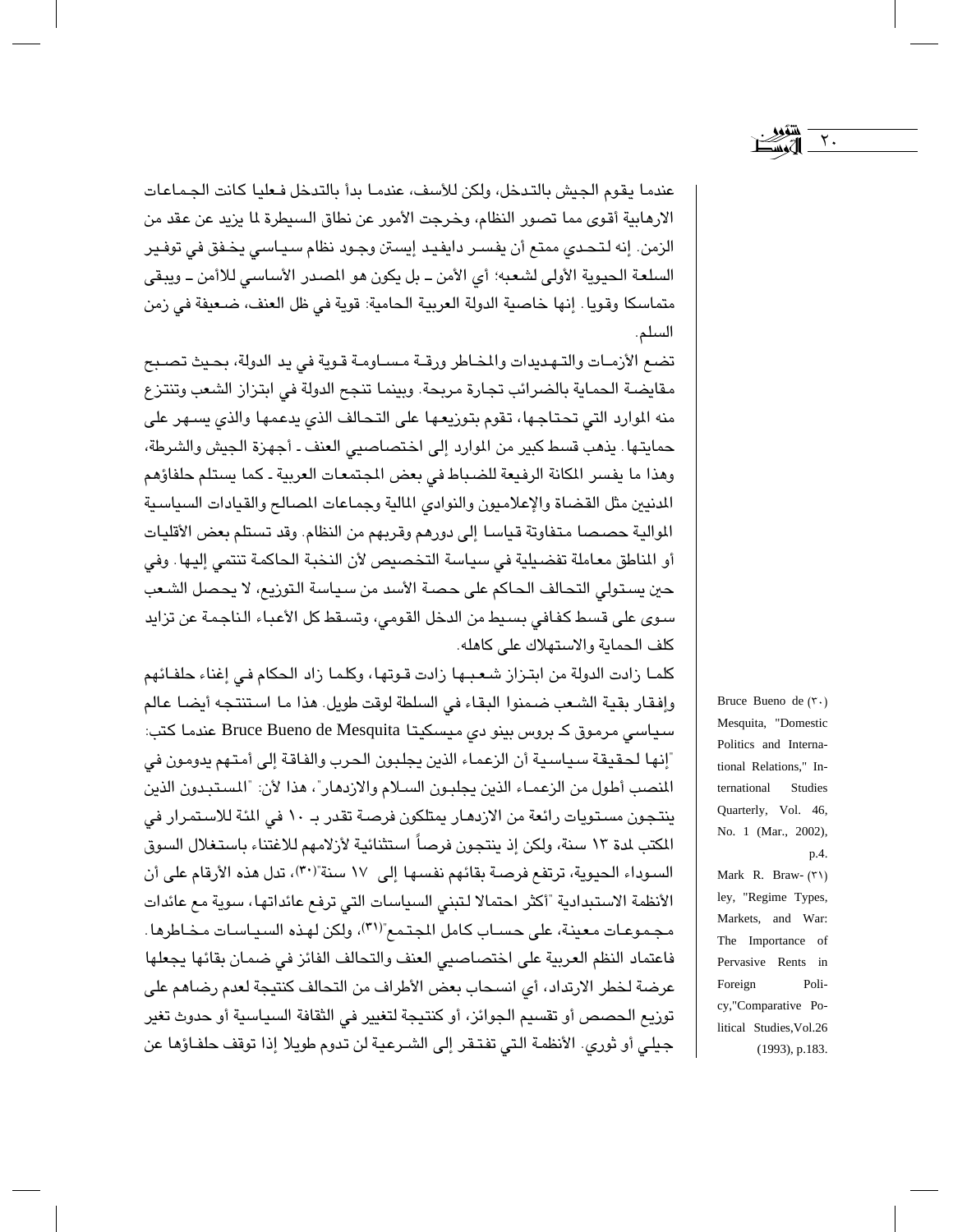التجديف أو قفزوا من القارب متى بدأ بالغرق. عندما تكون مقاومة المجتمع قوية للدولة في انتزاع الضررائب فإنها تلجأ إلى تهويل التهديدات وتكثُّف من سياسة التخويف وتخلق التهديدات والأزمات التي تجعل المواطنين مجبرين على الانصياع للدولة كمقابل لحصولهم على الحماية. عندما تنجح الدولة في ابتزاز الحماية، تتفوق على المنافسين المطيين وتزداد قوة. ولكن عندما تصادف مقاومة شرسة من قبل دافعي الضرائب حتى بعد تضخيم التهديدات، تتحول الدولة إلى الآلة القسرية لضمان تدفق العائدات. استعمال الإجبار عملية مكلفة ومحفوفة بالخاطر لأنها ترفع احتمال حدوث الثورات والتمردات. ولكن بالنسبة إلى النظم العربية غير الشرعية، يصبح استعمال القمع والعنف الوسيلة الوحيدة الضمونة لاحتواء الحراك الجتمعي. ربما تلجأ الدولة ـ كإجراء أخير ـ إلى استخدام آلتها القسرية لابتزاز العائد من المواطنين بوساطة الطرق الاستثنائية كالتغريم والاقتطاع والمصادرة أحيانا عندما يصبح المجتمع مرهقا بأعباء الضرائب وتدخلات الدولة المتكررة، يقوم برد الفعل الجوابي على مخرجات النظام، وهو رد لا يتمظهر في حرمان الأصوات أو المعاقبة الانتخابية، وإنما يأخذ في مجتمعات العالم العربي أشكالا مرئية قد تتجلى في مشاهد تراوح بين اضرابات العمال واعتصـامات الحقوقيين وانتفاضـات الضريبة وثورات الخبز وأعمال شغب الشـباب. عندما تصبح هذه الردود ملموسة، يبلغ الابتزاز حدا تزيد فيه تكاليفه على منافعه، وبمعنى أخر، تزيد تكاليف الحماية على الاستهلاك والاستثمار، وتبدأ الغلال المتناقصة تفرض المزيد من الأعباء على النظام الحاكم.

عندما تتناقص عائدات الدولة، يدرك النظام أنه لا يستطيع تلبية جميع متطلبات التحالف الفـائز، ومع تضـائل الكعكة المستمر، يلجـأ النظام إلـى تطبيق نظرية "مبـدأ الحـجم" عـبر تضييق حجم التحالف لكي لا يضطر لنشر الغنائم إلى الشركاء الذين يستنزفون الكثير من موارد الحلف(٣٢). ولكن انحصار التحالف الحاكم وتقلصه لا يعني اختفاءه. العديد من الدول العربية، ودول نامية أخرى أيضـا، لجأت في الـعديد من المرات إلى تقليص حـجم التحالف الفائز ــ بشكل موقت على الأقل ــ ونجت من الانهيار. ولكن عندما تستمر تكاليف الحماية بالارتفاع على حساب العائدات ما بعد تقليص حجم التحالف الفائز، يفشل النظام في تلبية مطالب حلفائه الأقربين ويتعذر عليه حماية مصالحهم (خاصة من المنافسة الخارجية)، مما يؤدي إلى بداية تفكك التحالف وانهياره في النهاية، فيما يحتفظ النظام بالنواة الضيقة والموثوقة منه ــ اختصاصيوا العنف. عندما يتفكك التحالف الذى كان يدعم النظام ويمدِّه بالشــرعـيـة (من منظور الـحكام، وللأسف، بعض الفـواعل الـدوليـة)، يصــبح معتمدا كلية على الآلة القمعية لاختصاصيي العنف، وهو ما يفسر لماذا كانت النظم العربية عنيفة وضارية في الفترات التي كانت تبدو فيها ضعيفة، إما بسبب تفكك أو انهيار

William Riker, (٣٢) The Theory of Political Coalitions (New Haven, Conn.: Yale University Press, 1962).

 $\mathsf{Y}\mathsf{V}$